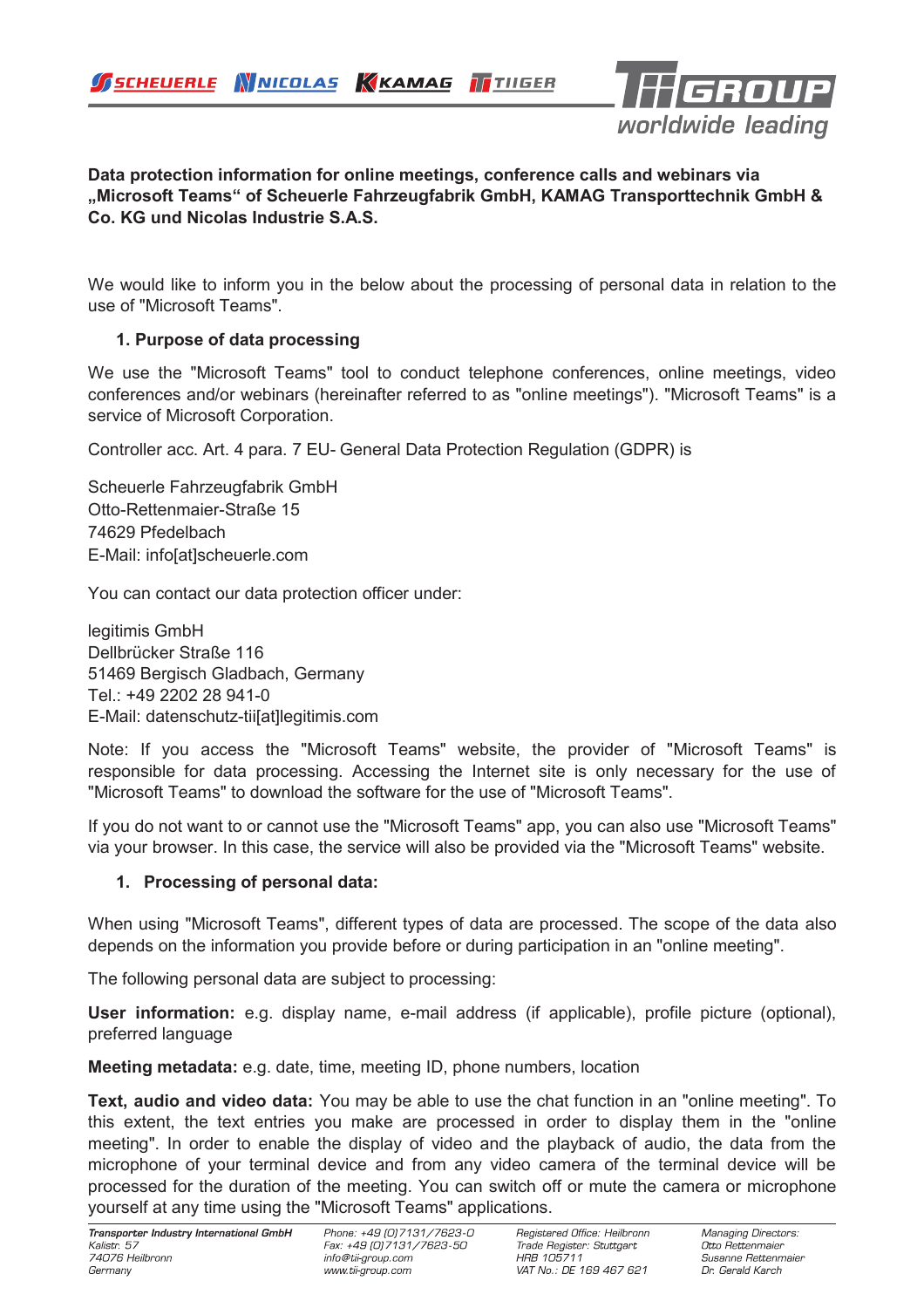SCHEUERLE WNICOLAS KKAMAG TTIIGER



## **Scope of data processing**

We use "Microsoft Teams" to conduct "online meetings". If we want to record "online meetings", we will inform you transparently in advance and - if necessary - ask for your consent.

If it is necessary for the purpose of logging the results of an online meeting, we will log the chat content. However, this will usually not be the case.

An automated decision process in the sense of Art. 22 GDPR is not used.

#### **Legal basis**

If personal data of employees of Scheuerle Fahrzeugfabrik GmbH, KAMAG Transporttechnik GmbH & Co. KG and Nicolas Industrie S.A.S. are processed, § 26 BDSG and/or Art 6. Para letter b) GDPR is the legal basis for data processing. If, in the context of the use of "Microsoft Teams", personal data are not required for the establishment, conduct or termination of the employment relationship, but are nevertheless an elementary component of the use of "Microsoft Teams", Art. 6 para. 1 letter f) GDPR is the legal basis for data processing. In these cases, we are interested in the effective conduct of "online meetings".

In addition, the legal basis for data processing in the case of "online meetings" is Art. 6 para. 1 lit. b) GDPR, insofar as the meetings are held within the framework of contractual relationships.

If no contractual relationship exists, the legal basis is Art. 6 para. 1 lit. f) GDPR. Here too, we are interested in the effective implementation of "online meetings".

#### **Recipient / transfer of data**

Personal data that is processed in connection with participation in "online meetings" is generally not passed on to third parties, unless it is specifically intended to be passed on. Please note that content from "online meetings" as well as personal meetings often serves the purpose of communicating information with customers, interested parties or third parties and is therefore intended for disclosure.

Other recipients: The provider of "Microsoft Teams" necessarily obtains knowledge of the abovementioned data to the extent that this is provided for in our date processing agreement with "Microsoft Teams".

### **Data processing outside the European Union**

Data processing outside the European Union (EU) is generally not carried out, as we have limited our data storage location to data centers in the European Union. However, we cannot exclude the possibility that data is routed via Internet servers located outside the EU. This may be the case if participants in "online meetings" are in a third country.

The data is, however, encrypted during transport over the Internet and thus protected against unauthorized access by third parties.

### **2. Your rights as data subject**

You have the right to be informed about the personal data regarding you. You can contact us for information at any time.

In the case of a request for information that is not made in writing, we ask for your understanding that we may require you to provide evidence that proves that you are the person you claim to be.